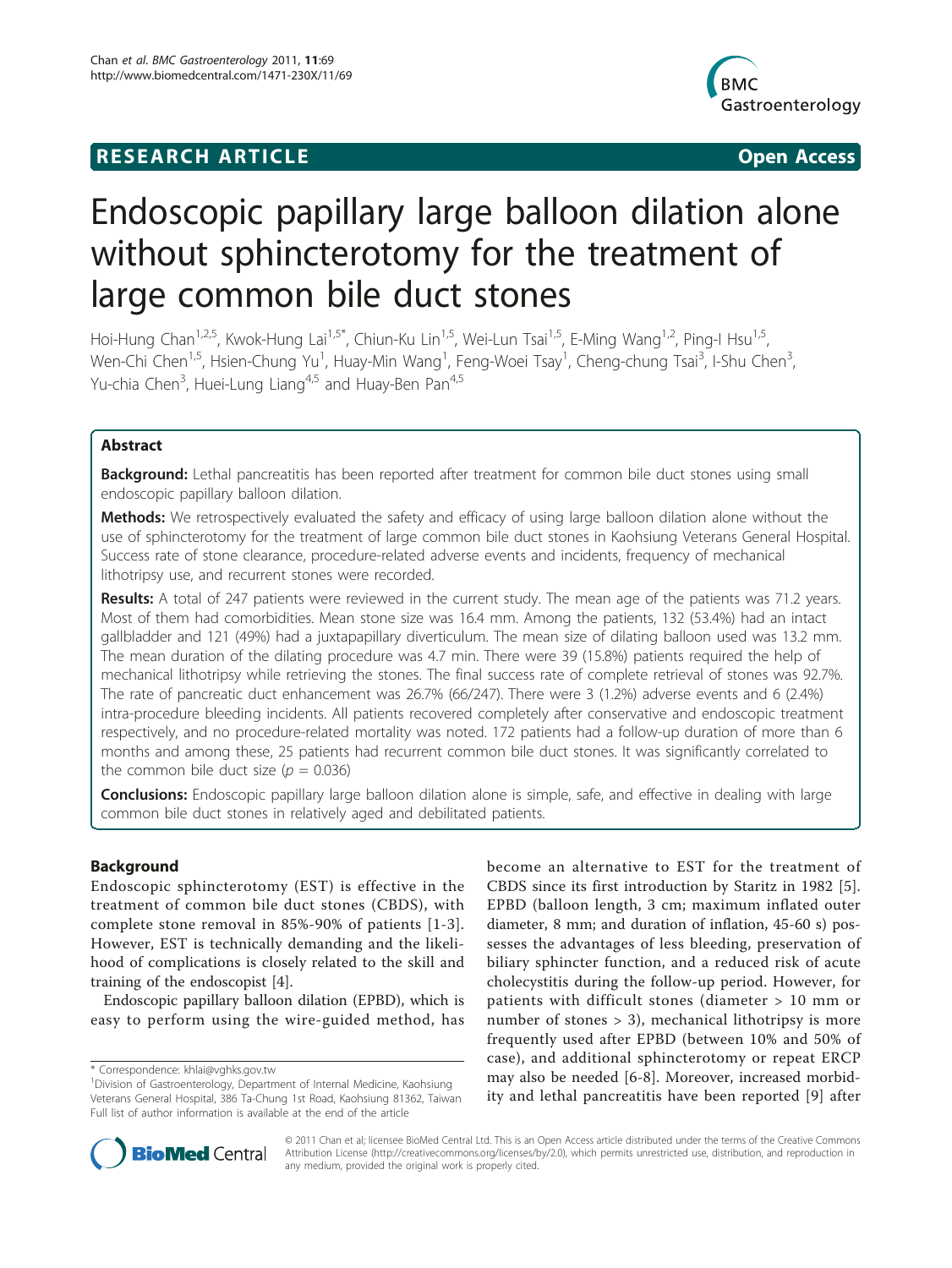EPBD using a standard balloon catheter (8 mm). The authors of that study claimed that the post-EPBD pancreatitis was probably due to edematous change or trauma after the dilation procedure, resulting in the obstruction of the pancreatic duct.

Recent studies [\[10](#page-4-0),[11\]](#page-4-0) have shown that EST followed by large balloon dilation or large balloon dilation only [[12\]](#page-4-0) for the removal of large or difficult stones from the CBD have good efficacy and acceptable complication rates. However, the optimal extent of EST is not known and the procedure is technically demanding when two types of sphincteroplasty are used instead of one. Theoretically, endoscopic papillary large balloon dilation (EPLBD) without EST is easier to manipulate than the combinatorial method and is also more suitable for patients with concomitant large stones and bleeding tendency. In order to evaluate the efficacy and safety of EPLBD alone in the treatment of CBDS, we conducted a retrospective study to investigate the effect of this method in patients with large CBDS in our center.

## Methods

Between September 2001 and September 2009, consecutive patients with large CBDS (> 10 mm) managed by EPLBD alone (size of dilating balloon  $> 10$  mm, without EST) were reviewed in Kaohsiung Veterans General Hospital, Taiwan.

Local anesthesia of the pharynx was obtained using 10% xylocaine, and intramuscular injection with 40 mg hyoscine-N-butylbromide and 25-50 mg meperidine were administered as premedication. ERCP was performed in the standard manner using a side-view endoscope (JF-240; Olympus Optical Corporation, Tokyo, Japan). After selective cannulation of the common bile duct by the catheter, cholangiography was performed to confirm the diagnosis of CBDS. A 0.035-inch guidewire (Boston Scientific, Corp, MA, USA) was then inserted into the bile duct through the catheter. A dilating balloon (CRE balloon 5.5 cm in length, 1-1.2 cm/1.2-1.5 cm/1.5-2.0 cm in diameter; Boston Scientific, Corp, Ireland) was passed via the pre-positioned guidewire into the bile duct. Using fluoroscopic and endoscopic guidance, the balloon was inflated with sterile saline solution up to the optimal size (at least > 10 mm in diameter) and duration (usually 2-6 min) according to the patients' condition and tolerance. In order to minimize the risk of perforation, the size of the balloon should be not exceeded the size of the CBD. After removal of the balloon and guidewire, the CBDS were removed using a Dormia basket or balloon-tipped catheter with or without the aid of mechanical lithotripsy. A mechanical lithotripter (BML-4Q; Olympus Optical, Tokyo, Japan) was used to fragment the stones if they were larger than the diameter of the distal bile duct or

were difficult to remove using the Dormia basket or balloon-tipped catheter. A second attempt at stone extraction was performed within 7 days if there was incomplete removal of stones in the first treatment session. All of the patients were observed in the hospital for at least 24 h after endoscopic treatment. Procedurerelated adverse events and incidents were recorded according to the definitions and grading systems of the recent workshop held by the American Society of Gastrointestinal Endoscopy [[13](#page-4-0)]. During the ERCP procedure, juxtapapillary diverticulum, CBD and stone sizes, stone numbers, and positive pancreatic duct enhancement were recorded. Stone removal was declared as complete if the final cholangiogram showed no residual stones. Clinical evaluation for symptoms and serum amylase was performed on the following day. Patients with complete clearance of the bile duct were assigned to regular follow-up after discharge. During each visit, a blood sample was routinely taken for liver function tests. Abdominal ultrasound was suggested every 6-12 months or at the time of abnormal liver function test or clinical symptoms suggesting the recurrence of stones. ERCP was performed if recurrent biliary symptoms, abnormal liver function, or sonographic analysis suggested recurrent CBDS. When repeat ERCP confirmed the diagnosis of recurrent CBDS, endoscopic removal of stones (with or without further balloon dilation) was performed simultaneously in the same session, or the patient was referred to the surgical department. Telephone contact was made with patients who were unable to return to the hospital.

The current study was approved by the Institutional Review Board of Kaohsiung Veterans General Hospital. The values are expressed as the mean ± SD. Categorical variables were analyzed using a  $\chi^2$ -test or Fisher's exact test and continuous variables were analyzed using Student's t-test. A P value < 0.05 was regarded as significant.

## Results

A total of 247 patients were reviewed in the current study. The patients' characteristics are shown in Table [1](#page-2-0). The mean age of the patients was 71.2 (76%  $\geq$  65 years). The mean CBD size was 18.1 mm. The mean number of stones was 2.3, and the mean stone size was 16.4 mm. Of the 247 patients assessed, 132 (53.4%) had an intact gallbladder (86 had gallbladder stones) and 121 (49%) had a juxtapapillary diverticulum. Presenting symptoms included abdominal pain, 179 (72.5%); fever, 92 (37.3%); jaundice, 155 (62.8%); and pancreatitis, 18 (7.3%). The comorbidities of patients graded by the American Society for Anesthesia Classification are shown in Table [2.](#page-2-0)

Concerning the process of the EPLBD, the mean size of dilating balloon used was 13.2 mm. The duration of the dilating procedure ranged from 2 to 6 min. For 39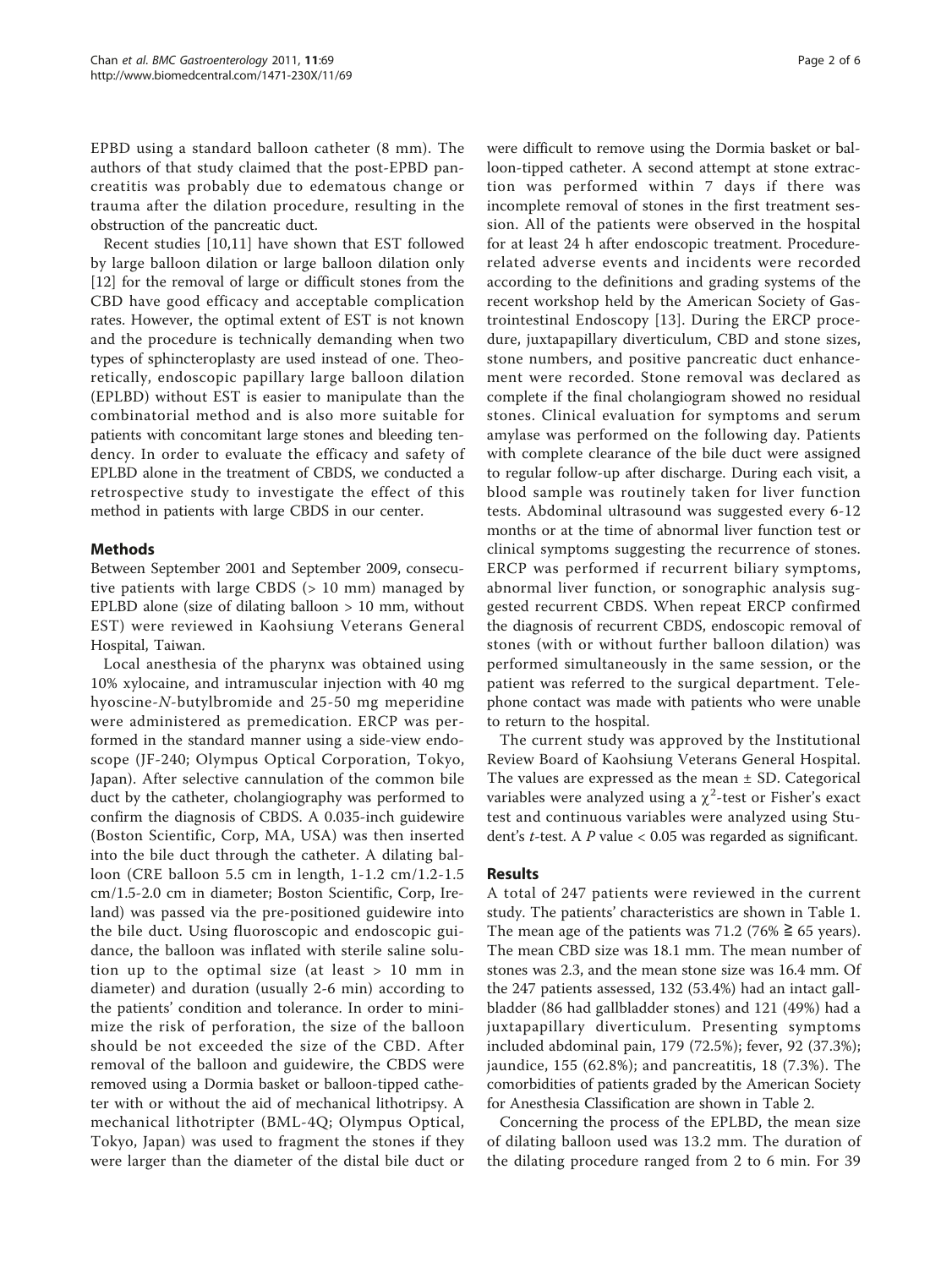<span id="page-2-0"></span>

| <b>Characteristics</b>                                    |                         | $\%$      |
|-----------------------------------------------------------|-------------------------|-----------|
| Sex (M/F)                                                 | 157/90                  | 63.6/36.4 |
| Age (mean $\pm$ SD, years)                                | $71.2 \pm 13.5$ (18-98) |           |
| Mean size of CBD (mm)                                     | $18.1 \pm 5.0$ (8-40)   |           |
| Mean size of CBD stones (mm)                              | $16.4 \pm 5.2$ (11-39)  |           |
| Mean number of stones                                     | $2.3 \pm 1.5$ (1-11)    |           |
| (Single/Multiple)                                         | 88/159                  | 35.6/64.4 |
| Intact gallbladder                                        | 132/247                 | 53.4      |
| (Gallbladder stones)                                      | 86                      |           |
| Juxtapapillary diverticulum                               | 121/247                 | 49        |
| Symptoms                                                  |                         |           |
| Pain                                                      | 179/247                 | 72.5      |
| Fever                                                     | 92/247                  | 37.3      |
| Jaundice                                                  | 155/247                 | 62.8      |
| Pancreatitis                                              | 18/247                  | 7.3       |
| WBC $(x 10^3$ cu mm <sup>-1</sup> )                       | $11.0 \pm 5.7$          |           |
| Platelet ( $\times$ 10 <sup>3</sup> cu mm <sup>-1</sup> ) | $205 \pm 83$            |           |
| AST (IU/L)                                                | $154 \pm 189$           |           |
| ALT (IU/L)                                                | $160 \pm 169$           |           |
| Alk-P (IU/L)                                              | $298 \pm 232$           |           |
| $r$ -GT $(IV/L)$                                          | $511 \pm 445$           |           |
| Total bilirubin (mg/dL)                                   | $3.6 \pm 3.3$           |           |
| INR (international normalized ratio)                      | $1.06 \pm 0.16$         |           |

(15.8%) patients, mechanical lithotripsy was needed while retrieving the stones. The success rate of complete retrieval of the CBDS within the first session of treatment was 81.8% (202/247). In a further 27 patients, stones were successfully extracted in the second session of treatment (final success rate: 92.7%). Among those patients, for whom complete stone extraction was not successful (18/247), the failure was due to either stone impaction (13) or intolerance of patients (5), with seven needed placement of a plastic stent and eleven were sent for surgical treatment. The rate of pancreatic duct enhancement was 26.7% (66/247). There were 3 (1.2%) adverse events, which include 2 (0.8%) cases of mild pancreatitis and 1 (0.4%) mild cholangitis. In addition, there were six (2.4%) intra-procedure bleeding incidents. All patients recovered completely after conservative and endoscopic treatment respectively, and no procedurerelated mortality was noted. A total of 172 patients had a follow-up duration of 6 months or more (mean: 30.2 ± 20.2 months), of whom, 25 patients had recurrent CBDS. The mean duration of recurrence of CBDS was  $27.1 \pm 17.9$  months (Table [3](#page-3-0)). Table [4](#page-3-0) showed that the recurrence of stones was not related to the age, sex, size and number of stones, use of mechanical lithotripsy and presence of juxtapapillary diverticulum ( $p > 0.05$ ). Instead, it was significantly correlated to the CBD size  $(p = 0.036)$ . For those who had recurrent stones, repeated ERCP with stone extraction was performed successfully in 10 patients and repeated balloon dilation was needed for accessing the stone in another 14 patients. One of the patients was sent for surgery. Among these patients, 19 presented with acute cholangitis. Moreover, 9 patients received cholecystectomy due to acute cholecystitis during the follow-up period.

## **Discussion**

Since the introduction of EPBD in 1982, there has been continuous debate regarding the safety of this procedure for the treatment of CBDS. Differences in the outcomes of these procedures may be partly due to differences among the trials regarding both the inclusion criteria and the methods of preparing for and performing the procedures [\[6,14-20](#page-4-0)].

Apart from the aforementioned traditional EPBD method (maximum inflated outer diameter of 8 mm), large controlled radial expansion (CRE) balloon dilation (10-20 mm diameter dilating balloon), which was initially applied for dilation of the esophagus or gastric pylorus, acts as a rescue therapy after the failure of stone extraction using conventional EST plus standard basket/balloon-tipped devices due to large stone size or tapering of the distal bile duct. It has a high success rate of stone clearance, fewer complications (including pancreatitis), and minimizes the use of mechanical lithotripsy [\[21,22](#page-4-0)]. A subsequent randomized controlled trial [[23](#page-4-0)] also demonstrated that EST plus EPLBD is a safe and effective alternative to EST alone in the treatment of CBDS. However, because sphincterotomy is arbitrary during combination therapy and the procedure is technically demanding when compared with EST or balloon dilation alone, there has been no significant decrease in lithotripsy use, even though the complication rate associated with the combined therapy is low [[10](#page-4-0)].

The current study involved 247 relatively aged people (mean age: 71 years) who were suffering from considerable amounts of comorbidities. Unfortunately, most of

Table 2 Comorbidities of patients were graded by the American Society for Anesthesia (ASA) Classification

| <b>ASA Classification</b> | Medical description of patients                        | No. of patients (%) |  |
|---------------------------|--------------------------------------------------------|---------------------|--|
|                           | No known systemic disease                              | 115 (46.6)          |  |
|                           | Mild or well controlled systemic disease (s)           | 43 (17.4)           |  |
| Ш                         | Multiple or moderately controlled systemic disease (s) | 63 (25.5)           |  |
| IV.                       | Poorly controlled systemic disease (s)                 | 26 (10.5)           |  |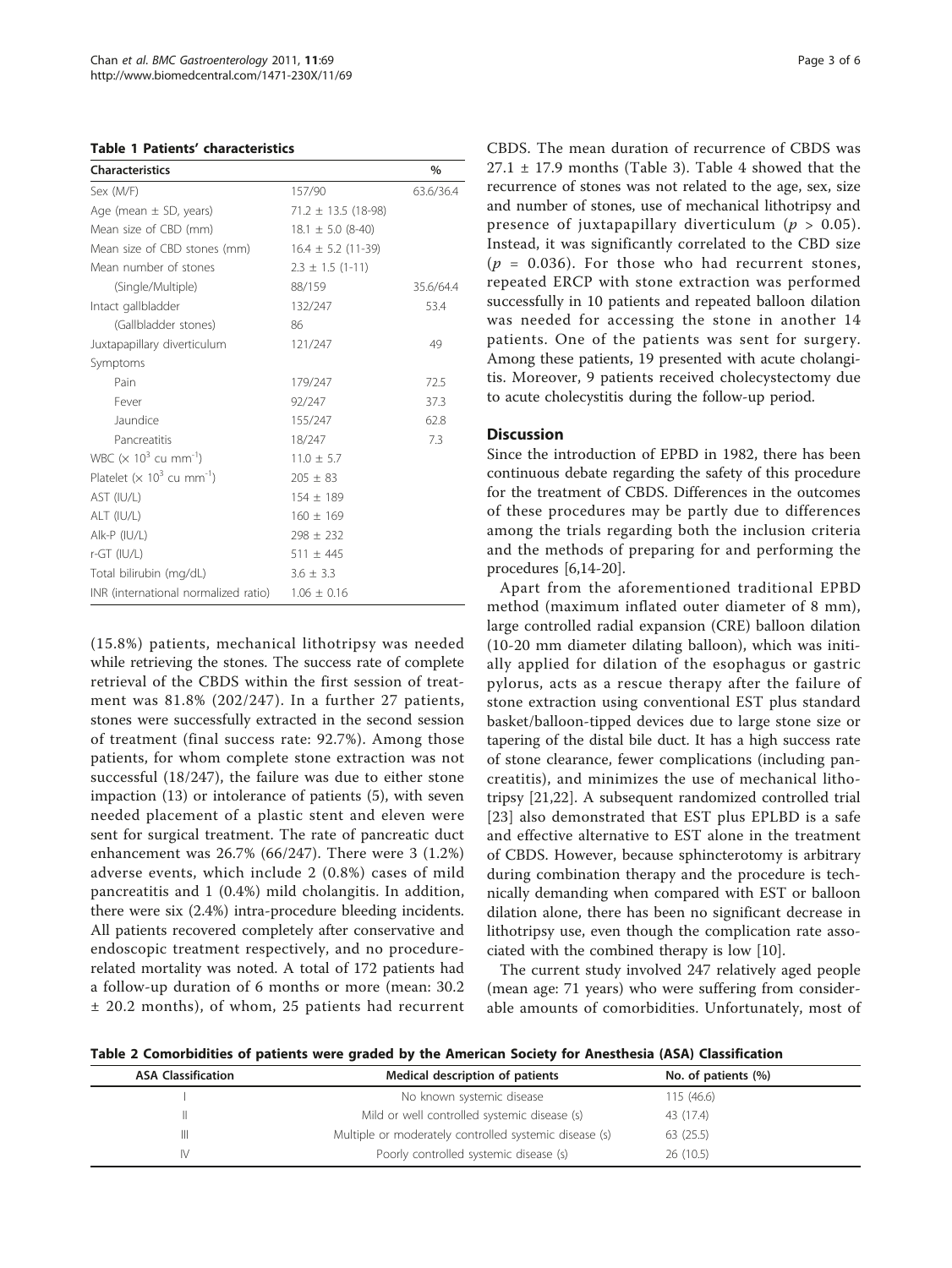<span id="page-3-0"></span>Table 3 Results of EPLBD in the treatment of large common bile duct stones

| Mean size of dilating balloon (mm)        | $13.2 \pm 2.2$ (11-20) |
|-------------------------------------------|------------------------|
| Mean duration of dilating procedure (min) | $4.7 \pm 0.7$ (2-6)    |
| Pancreatic duct visualization             | 66 (26.7%)             |
| Number (rate) of mechanical lithotripsy   | 39/247 (15.8%)         |
| Treatment success (first session)         | 202/247 (81.8%)        |
| (second session)                          | 27                     |
| (total)                                   | 229 (92.7%)            |
| Adverse events                            | 3/247 (1.2%)           |
| Pancreatitis (mild)                       | 2/247 (0.8%)           |
| Cholangitis (mild)                        | $1/247(0.4\%)$         |
| Incidents: Intra-procedure bleeding       | $6/247$ $(2.4\%)$      |
| Procedure-related mortality               | 0                      |
| Follow-up duration $\geq 6$ months        | 172/247                |
| Mean duration of follow-up (months)       | $30.2 \pm 20.2$        |
| Number of recurrent CBDS                  | 25                     |
| Mean duration to recurrence (months)      | $27.1 + 17.9$          |

these patients had also suffered from symptomatic large CBDS for which surgical treatment was not the first choice due to their underlying problems. These associated diseases increase the difficulty of performing ERCP procedures for patients who are also vulnerable to developing complications during conscious sedation or general anesthesia. A previous pilot study about the effect of large balloon dilation [\[12](#page-4-0)] reported a ballooning time (duration of dilating procedure) of 10-60 seconds, which is quite different from the 2-6 minutes in this study. However, both resulted in a low rate of pancreatitis. This further emphasizes the safety of the procedure, which is independent of the ballooning time. In addition, a recent study also demonstrated that 5-minute ballooning time improved efficacy of stone extraction and reduced the risk of pancreatitis [\[24\]](#page-4-0).

In order to shorten the procedure time as well as minimizing the chance of complications, simplifying the

Table 4 Clinical parameters vs. patients with recurrent CBD stones

| Clinical<br>parameters | Recurrence $(n =$<br>25) | No recurrence ( $n =$<br>222) | P<br>value |
|------------------------|--------------------------|-------------------------------|------------|
| Age (year)             | 70.0 (11.75)             | 71.3 (13.75)*                 | 0.649      |
| Sex (male:female)      | 14:11                    | 143:79                        | 0.511      |
| Stone number           | 1.76 (0.93)              | 2.39 (1.58)                   | 0.051      |
| Stone size             | 1.63(0.49)               | 1.65(0.52)                    | 0.896      |
| CBD size               | 2.01(0.61)               | 1.79(0.49)                    | $0.036*$   |
| Lithotripsy $(+/-)$    | 2/23                     | 37/185                        | 0.387      |
| $JPD (+/-)$            | 13/12                    | 108/114                       | 0.834      |
|                        |                          |                               |            |

CBD, Common bile duct.

JPD, Juxtapapillary diverticulum.

\*Values expressed as the mean  $\pm$  standard deviation.

⋇ Statistically significant.

procedure while maintaining the effectiveness of stone removal is warranted. Therefore, in the past few years, when we have encountered large CBD stones, we have adopted EPLBD only in our treatment scheme instead of using it in combination with EST.

We found that the success rate of bile duct clearance after EPLBD was high although repeat sessions may be needed to secure the result. Moreover, the adverse events and incidents of EPLBD are acceptable. The possible causes of the low rate of pancreatitis include, the relatively old age of the patients in the current study (mean age: 71 years), [[25,26\]](#page-4-0) which may be due to the progressive decline in pancreatic exocrine function associated with aging that could protect older patients from pancreatic injury. In addition, we try to selectively cannulate the CBD when performing the ERCP, and avoid cannulating or excessive injection of the pancreatic duct [[27](#page-4-0)]. However, according to our experience, we sometimes had difficulty in selectively cannulate the CBD, which resulted in injecting the pancreatic duct with contrast medium accidentally. During this situation, once the head portion of pancreatic duct was filled with contrast, we would stop inject the contrast medium immediately and withdraw the catheter in order to minimize the unwanted adverse events. Moreover, large balloon dilation results in a large opening of the bile duct, which can prevent accidental cannulation of the pancreatic duct in the subsequent stone extraction and stone impaction in the common channel. Consequently, there is little need to apply mechanical lithotripsy in these cases. Although 25 patients had recurrent CBDS, they were easily handled by endoscopic treatment. Regular follow-up may be necessary, particularly for high risk patients such as those with large bile duct or poor biliary emptying [\[28](#page-4-0)[,29](#page-5-0)].

With regard to the limitations of our current study, it suffers from the usual shortcomings associated with retrospective research, which include: a) what kind of patients should be treated by large balloon dilation, b) lack of well-defined optimal size of balloon dilation and the related ballooning time, c) complications may be underestimated, d) no standard follow-up was applied, e) relative high stone recurrence rate although a final cholangiogram was obtained to confirm the bile duct clearance for every patient, and f) significant number of patients were lost to follow-up. Further large randomized prospective studies may be needed to substantiate the true efficacy of EPLBD.

### Conclusions

Endoscopic papillary large balloon dilation alone is simple, safe, and effective in dealing with large CBDS in relatively aged and debilitated patients.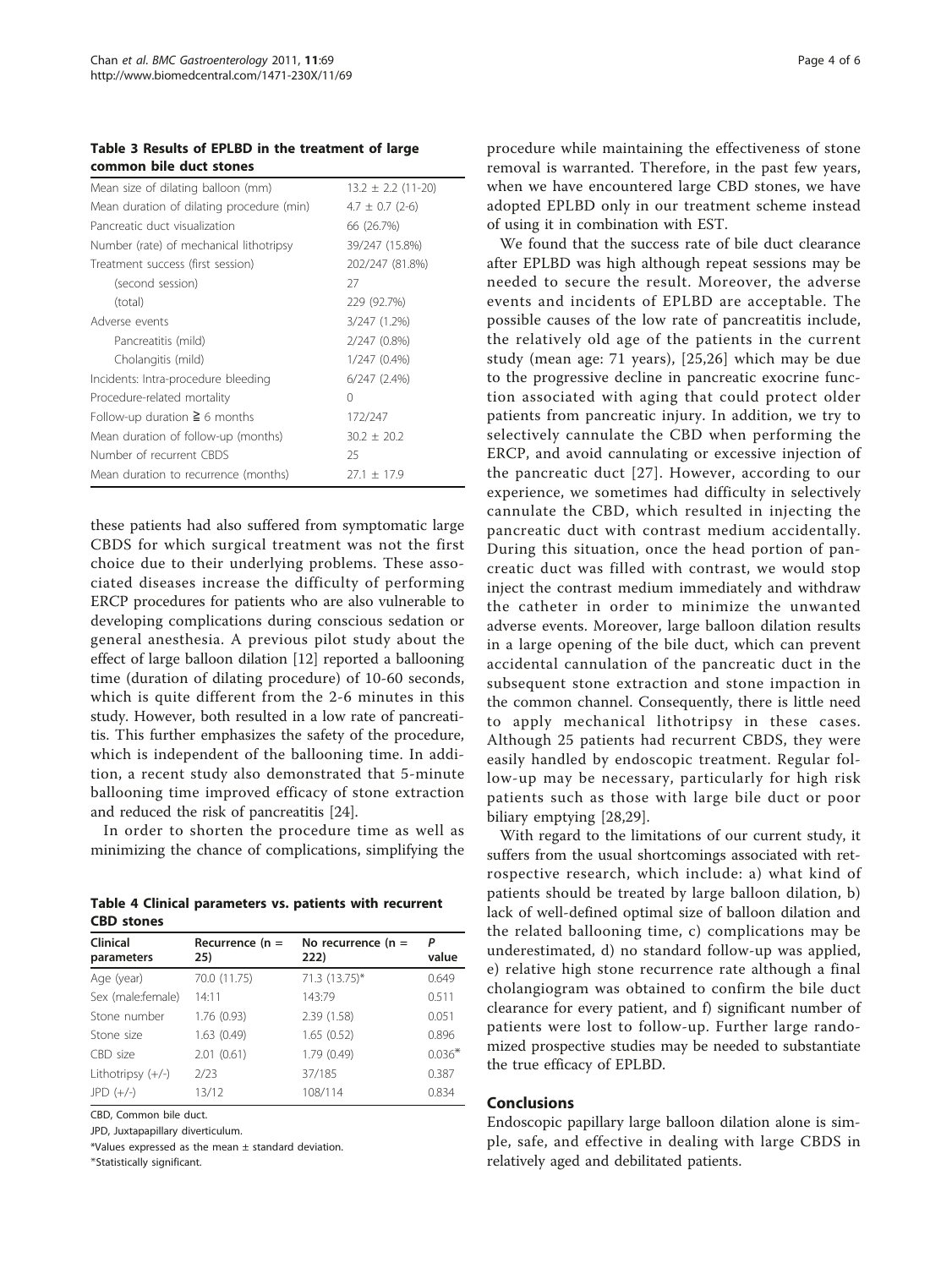#### <span id="page-4-0"></span>Acknowledgements

The authors thank Miss Wai-Ching Chan and Miss Daisy Lo for checking of English grammar.

#### Author details

<sup>1</sup> Division of Gastroenterology, Department of Internal Medicine, Kaohsiung Veterans General Hospital, 386 Ta-Chung 1st Road, Kaohsiung 81362, Taiwan. 2 Department of Biological Sciences, National Sun Yat-sen University, 70 Lien-Hai Road, Kaohsiung 80424, Taiwan. <sup>3</sup>Division of General Surgery, Department of Surgery, Kaohsiung Veterans General Hospital, 386 Ta-Chung 1st Road, Kaohsiung 81362, Taiwan. <sup>4</sup>Department of Radiology, Kaohsiung Veterans General Hospital, 386 Ta-Chung 1st Road, Kaohsiung 81362, Taiwan. <sup>5</sup>School of Medicine, National Yang-Ming University, No. 155, Sec. 2, Li-Nong Street, Pei-Tou, Taipei 112, Taiwan.

#### Authors' contributions

HHC, KHL, CKL and PIH designed the study; HHC, KHL, and CKL analyzed the data; HHC, KHL, CKL and WLT performed the ERCP procedures; HHC, CKL, WLT, PIH, WCC, HCY, HMW, FWT were responsible for pre- and postprocedure patient care; EMW is a ERCP technician who assists the procedures; CCT, ISC and YCC are general surgeons responsible for surgical consultation; HLL and HBP were responsible for the ultrasound and CT scan interpretation; HHC and KHL were responsible for writing the manuscript and revising it critically for important intellectual content. In addition, all authors read and approved the final manuscript.

#### Competing interests

The authors declare that they have no competing interests.

Received: 4 April 2011 Accepted: 13 June 2011 Published: 13 June 2011

#### References

- 1. Cotton PB: [Endoscopic management of bile duct stones; \(apples and](http://www.ncbi.nlm.nih.gov/pubmed/6376290?dopt=Abstract) [oranges\).](http://www.ncbi.nlm.nih.gov/pubmed/6376290?dopt=Abstract) Gut 1984, 25(6):587-597.
- Persson B: [Relation of size and number of common duct calculi to](http://www.ncbi.nlm.nih.gov/pubmed/1879635?dopt=Abstract) [success of sphincterotomy and stone extraction.](http://www.ncbi.nlm.nih.gov/pubmed/1879635?dopt=Abstract) Gastrointest Radiol 1991, 16(3):212-214.
- 3. Lauri A, Horton RC, Davidson BR, Burroughs AK, Dooley JS: [Endoscopic](http://www.ncbi.nlm.nih.gov/pubmed/8282260?dopt=Abstract) [extraction of bile duct stones: management related to stone size.](http://www.ncbi.nlm.nih.gov/pubmed/8282260?dopt=Abstract) Gut 1993, 34(12):1718-1721.
- 4. Freeman ML, Nelson DB, Sherman S, Haber GB, Herman ME, Dorsher PJ, Moore JP, Fennerty MB, Ryan ME, Shaw MJ, Lande JD, Pheley AM: [Complications of endoscopic biliary sphincterotomy.](http://www.ncbi.nlm.nih.gov/pubmed/8782497?dopt=Abstract) N Engl J Med 1996, 335(13):909-918.
- Staritz M, Ewe K, Meyer zum Buschenfelde KH: [Endoscopic papillary](http://www.ncbi.nlm.nih.gov/pubmed/6123047?dopt=Abstract) [dilatation, a possible alternative to endoscopic papillotomy.](http://www.ncbi.nlm.nih.gov/pubmed/6123047?dopt=Abstract) Lancet 1982, 1(8284):1306-1307.
- 6. Bergman JJ, Rauws EA, Fockens P, van Berkel AM, Bossuyt PM, Tijssen JG, Tytgat GN, Huibregtse K: [Randomised trial of endoscopic balloon dilation](http://www.ncbi.nlm.nih.gov/pubmed/9113010?dopt=Abstract) [versus endoscopic sphincterotomy for removal of bileduct stones.](http://www.ncbi.nlm.nih.gov/pubmed/9113010?dopt=Abstract) Lancet 1997, 349(9059):1124-1129.
- Komatsu Y, Kawabe T, Toda N, Ohashi M, Isayama M, Tateishi K, Sato S, Koike Y, Yamagata M, Tada M, Shiratori Y, Yamada H, Ihori M, Kawase T, Omata M: [Endoscopic papillary balloon dilation for the management of common bile](http://www.ncbi.nlm.nih.gov/pubmed/9548037?dopt=Abstract) [duct stones: experience of 226 cases.](http://www.ncbi.nlm.nih.gov/pubmed/9548037?dopt=Abstract) Endoscopy 1998, 30(1):12-17.
- 8. Mathuna PM, White P, Clarke E, Merriman R, Lennon JR, Crowe J: [Endoscopic balloon sphincteroplasty \(papillary dilation\) for bile duct](http://www.ncbi.nlm.nih.gov/pubmed/8566640?dopt=Abstract) [stones: efficacy, safety, and follow-up in 100 patients.](http://www.ncbi.nlm.nih.gov/pubmed/8566640?dopt=Abstract) Gastrointest Endosc 1995, 42(5):468-474.
- Disario JA, Freeman ML, Bjorkman DJ, Macmathuna P, Petersen BT, Jaffe PE, Morales TG, Hixson LJ, Sherman S, Lehman GA, Jamal MM, Al-Kawas FH, Khandelwal M, Moore JP, Derfus GA, Jamidar PA, Ramirez FC, Ryan ME, Woods KL, Carr-Locke DL, Alder SC: [Endoscopic balloon dilation compared](http://www.ncbi.nlm.nih.gov/pubmed/15520997?dopt=Abstract) [with sphincterotomy for extraction of bile duct stones.](http://www.ncbi.nlm.nih.gov/pubmed/15520997?dopt=Abstract) Gastroenterology 2004, 127(5):1291-1299.
- 10. Attasaranya S, Cheon YK, Vittal H, Howell DA, Wakelin DE, Cunningham JT, Ajmere N, Ste Marie RW, Bhattacharya K, Gupta K, Freeman ML, Sherman S, McHenry L, Watkins JL, Fogel EL, Schmidt S, Lehman GA: [Large-diameter](http://www.ncbi.nlm.nih.gov/pubmed/18178208?dopt=Abstract) [biliary orifice balloon dilation to aid in endoscopic bile duct stone](http://www.ncbi.nlm.nih.gov/pubmed/18178208?dopt=Abstract) [removal: a multicenter series.](http://www.ncbi.nlm.nih.gov/pubmed/18178208?dopt=Abstract) Gastrointest Endosc 2008, 67(7):1046-1052.
- 11. Bang S, Kim MH, Park JY, Park SW, Song SY, Chung JB: [Endoscopic](http://www.ncbi.nlm.nih.gov/pubmed/17191309?dopt=Abstract) [papillary balloon dilation with large balloon after limited](http://www.ncbi.nlm.nih.gov/pubmed/17191309?dopt=Abstract) [sphincterotomy for retrieval of choledocholithiasis.](http://www.ncbi.nlm.nih.gov/pubmed/17191309?dopt=Abstract) Yonsei Med J 2006, 47(6):805-810.
- 12. Jeong S, Ki SH, Lee DH, Lee JI, Lee JW, Kwon KS, Kim HG, Shin YW, Kim YS: [Endoscopic large-balloon sphincteroplasty without preceding](http://www.ncbi.nlm.nih.gov/pubmed/19647241?dopt=Abstract) [sphincterotomy for the removal of large bile duct stones: a preliminary](http://www.ncbi.nlm.nih.gov/pubmed/19647241?dopt=Abstract) [study.](http://www.ncbi.nlm.nih.gov/pubmed/19647241?dopt=Abstract) Gastrointest Endosc 2009, 70(5):915-922.
- 13. Cotton PB, Eisen GM, Aabakken L, Baron TH, Hutter MM, Jacobson BC, Mergener K, Nemcek A, Petersen BT, Petrini JL, Pike IM, Rabeneck L, Romagnuolo J, Vargo JJ: [A lexicon for endoscopic adverse events: report](http://www.ncbi.nlm.nih.gov/pubmed/20189503?dopt=Abstract) [of an ASGE workshop.](http://www.ncbi.nlm.nih.gov/pubmed/20189503?dopt=Abstract) Gastrointest Endosc 2010, 71(3):446-454.
- 14. Minami A, Nakatsu T, Uchida N, Hirabayashi S, Fukuma H, Morshed SA, Nishioka M: [Papillary dilation vs sphincterotomy in endoscopic removal](http://www.ncbi.nlm.nih.gov/pubmed/8536511?dopt=Abstract) [of bile duct stones. A randomized trial with manometric function.](http://www.ncbi.nlm.nih.gov/pubmed/8536511?dopt=Abstract) Dig Dis Sci 1995, 40(12):2550-2554.
- 15. Ochi Y, Mukawa K, Kiyosawa K, Akamatsu T: [Comparing the treatment](http://www.ncbi.nlm.nih.gov/pubmed/10029284?dopt=Abstract) [outcomes of endoscopic papillary dilation and endoscopic](http://www.ncbi.nlm.nih.gov/pubmed/10029284?dopt=Abstract) [sphincterotomy for removal of bile duct stones.](http://www.ncbi.nlm.nih.gov/pubmed/10029284?dopt=Abstract) J Gastroenterol Hepatol 1999, 14(1):90-96
- 16. Arnold JC, Benz C, Martin WR, Adamek HE, Riemann JF: [Endoscopic](http://www.ncbi.nlm.nih.gov/pubmed/11473325?dopt=Abstract) [papillary balloon dilation vs. sphincterotomy for removal of common](http://www.ncbi.nlm.nih.gov/pubmed/11473325?dopt=Abstract) [bile duct stones: a prospective randomized pilot study.](http://www.ncbi.nlm.nih.gov/pubmed/11473325?dopt=Abstract) Endoscopy 2001, 33(7):563-567.
- 17. Yasuda I, Tomita E, Enya M, Kato T, Moriwaki H; [Can endoscopic papillary](http://www.ncbi.nlm.nih.gov/pubmed/11600473?dopt=Abstract) [balloon dilation really preserve sphincter of Oddi function?](http://www.ncbi.nlm.nih.gov/pubmed/11600473?dopt=Abstract) Gut 2001, 49(5):686-691.
- 18. Natsui M, Narisawa R, Motoyama H, Hayashi S, Seki K, Wakabayashi H, Itoh S, Asakura H: [What is an appropriate indication for endoscopic](http://www.ncbi.nlm.nih.gov/pubmed/12072597?dopt=Abstract) [papillary balloon dilation?](http://www.ncbi.nlm.nih.gov/pubmed/12072597?dopt=Abstract) Eur J Gastroenterol Hepatol 2002, 14(6):635-640.
- 19. Fujita N, Maguchi H, Komatsu Y, Yasuda I, Hasebe O, Igarashi Y, Murakami A, Mukai H, Fujii T, Yamao K, Maeshiro K: [Endoscopic](http://www.ncbi.nlm.nih.gov/pubmed/12556774?dopt=Abstract) [sphincterotomy and endoscopic papillary balloon dilatation for bile duct](http://www.ncbi.nlm.nih.gov/pubmed/12556774?dopt=Abstract) [stones: A prospective randomized controlled multicenter trial.](http://www.ncbi.nlm.nih.gov/pubmed/12556774?dopt=Abstract) Gastrointest Endosc 2003, 57(2):151-155.
- 20. Vlavianos P, Chopra K, Mandalia S, Anderson M, Thompson J, Westaby D: [Endoscopic balloon dilatation versus endoscopic sphincterotomy for the](http://www.ncbi.nlm.nih.gov/pubmed/12865276?dopt=Abstract) [removal of bile duct stones: a prospective randomised trial.](http://www.ncbi.nlm.nih.gov/pubmed/12865276?dopt=Abstract) Gut 2003, 52(8):1165-1169.
- 21. Ersoz G, Tekesin O, Ozutemiz AO, Gunsar F: [Biliary sphincterotomy plus](http://www.ncbi.nlm.nih.gov/pubmed/12556775?dopt=Abstract) [dilation with a large balloon for bile duct stones that are difficult to](http://www.ncbi.nlm.nih.gov/pubmed/12556775?dopt=Abstract) [extract.](http://www.ncbi.nlm.nih.gov/pubmed/12556775?dopt=Abstract) Gastrointest Endosc 2003, 57(2):156-159.
- 22. Misra SP, Dwivedi M: [Large-diameter balloon dilation after endoscopic](http://www.ncbi.nlm.nih.gov/pubmed/18264886?dopt=Abstract) [sphincterotomy for removal of difficult bile duct stones.](http://www.ncbi.nlm.nih.gov/pubmed/18264886?dopt=Abstract) Endoscopy 2008, 40(3):209-213.
- 23. Heo JH, Kang DH, Jung HJ, Kwon DS, An JK, Kim BS, Suh KD, Lee SY, Lee JH, Kim GH, Kim TO, Heo J, Song GA, Cho M: [Endoscopic](http://www.ncbi.nlm.nih.gov/pubmed/17905013?dopt=Abstract) [sphincterotomy plus large-balloon dilation versus endoscopic](http://www.ncbi.nlm.nih.gov/pubmed/17905013?dopt=Abstract) [sphincterotomy for removal of bile-duct stones.](http://www.ncbi.nlm.nih.gov/pubmed/17905013?dopt=Abstract) Gastrointest Endosc 2007, 66(4):720-726; quiz 768, 771.
- 24. Liao WC, Lee CT, Chang CY, Leung JW, Chen JH, Tsai MC, Lin JT, Wu MS, Wang HP: [Randomized trial of 1-minute versus 5-minute endoscopic](http://www.ncbi.nlm.nih.gov/pubmed/20869710?dopt=Abstract) [balloon dilation for extraction of bile duct stones.](http://www.ncbi.nlm.nih.gov/pubmed/20869710?dopt=Abstract) Gastrointest Endosc 2010, 72(6):1154-1162.
- 25. Cheng CL, Sherman S, Watkins JL, Barnett J, Freeman M, Geenen J, Ryan M, Parker H, Frakes JT, Fogel EL, Silverman WB, Dua KS, Aliperti G, Yakshe P, Uzer M, Jones W, Goff J, Lazzell-Pannell L, Rashdan A, Temkit M, Lehman GA: [Risk factors for post-ERCP pancreatitis: a prospective](http://www.ncbi.nlm.nih.gov/pubmed/16405547?dopt=Abstract) [multicenter study.](http://www.ncbi.nlm.nih.gov/pubmed/16405547?dopt=Abstract) Am J Gastroenterol 2006, 101(1):139-147.
- 26. Weinberg BM, Shindy W, Lo S: Endoscopic balloon sphincter dilation (sphincteroplasty) versus sphincterotomy for common bile duct stones. Cochrane Database Syst Rev 2006, , 4: CD004890.
- 27. Cheon YK, Cho KB, Watkins JL, McHenry L, Fogel EL, Sherman S, Lehman GA: [Frequency and severity of post-ERCP pancreatitis correlated](http://www.ncbi.nlm.nih.gov/pubmed/17321236?dopt=Abstract) [with extent of pancreatic ductal opacification.](http://www.ncbi.nlm.nih.gov/pubmed/17321236?dopt=Abstract) Gastrointest Endosc 2007, 65(3):385-393.
- 28. Lai KH, Peng NJ, Lo GH, Cheng JS, Huang RL, Lin CK, Huang JS, Chiang HT, Ger LP: [Prediction of recurrent choledocholithiasis by quantitative](http://www.ncbi.nlm.nih.gov/pubmed/9378399?dopt=Abstract) [cholescintigraphy in patients after endoscopic sphincterotomy.](http://www.ncbi.nlm.nih.gov/pubmed/9378399?dopt=Abstract) Gut 1997, 41(3):399-403.